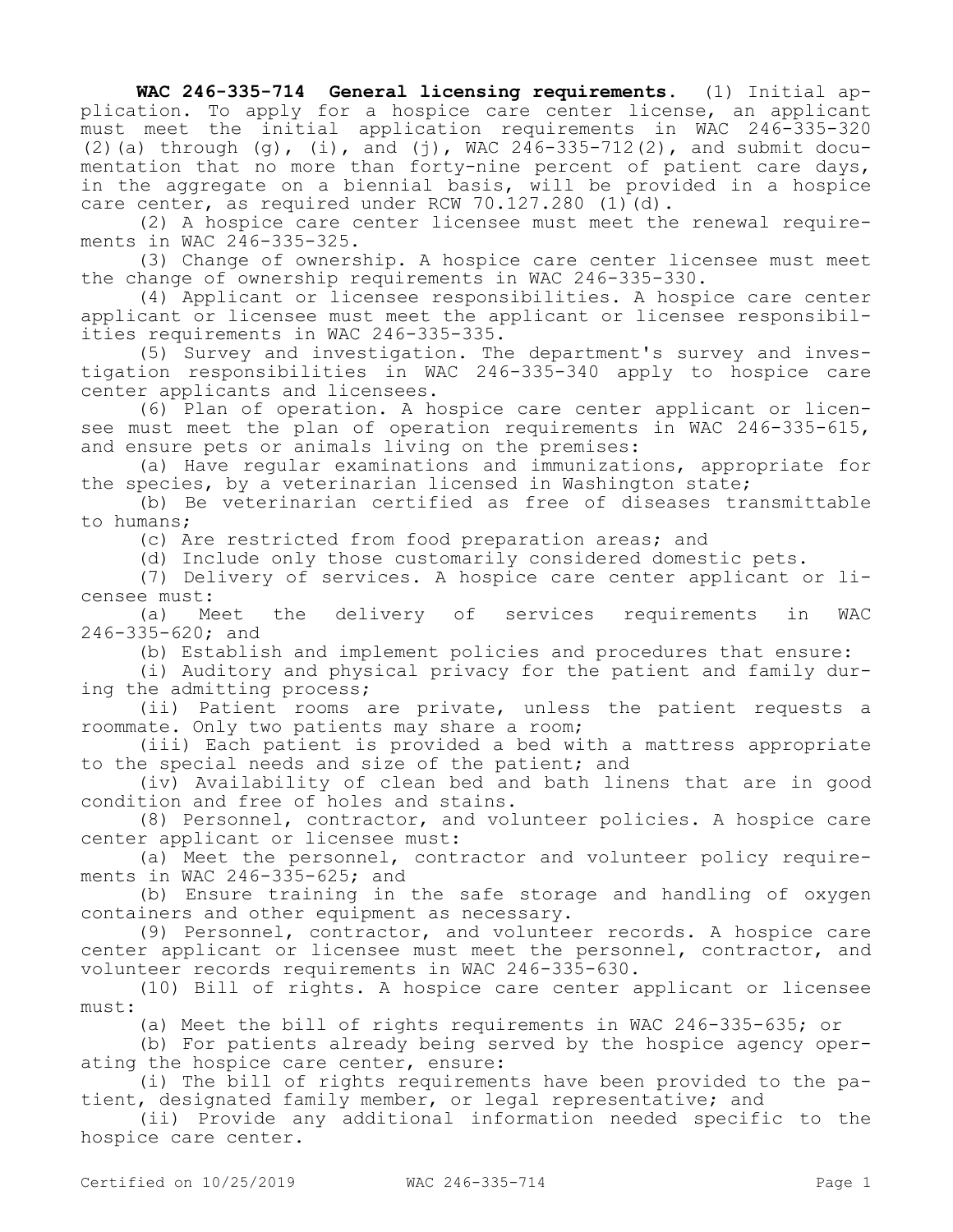(11) Plan of care. A hospice care center applicant or licensee must:

(a) Meet the plan of care requirements in WAC 246-335-640; or

(b) For patients already being served by the hospice agency operating the hospice care center, review the plan of care for any necessary revisions, and maintain the plan of care with any revisions in the hospice care center.

(12) Supervision. A hospice care center applicant or licensee must:

(a) Meet the supervision requirements in WAC 246-335-645; and

(b) Develop any necessary supervision requirements specific to:

(i) The hospice care center service category staffing requirements; and

(ii) Supervising personnel, volunteers and contractors who are employed by a separately licensed hospice agency.

(13) Patient records. A hospice care center applicant or licensee must meet the requirements in WAC 246-335-650.

(14) Quality improvement. A hospice care center applicant or licensee must:

(a) Meet the quality improvement requirements in WAC 246-335-655; or

(b) Ensure the hospice agency operating the hospice care center has a quality improvement program that applies to the hospice care center; or

(c) Implement any needed changes or additions to the current hospice agency quality improvement program.

(15) Home medical supplies and equipment. A hospice care center applicant or licensee must meet the home medical supplies and equipment requirements in WAC 246-335-660.

(16) Staffing requirements. A hospice care center applicant or licensee must implement the following staffing requirements:

(a) There must be adequate staffing on duty at all times. Considerations for determining adequate staffing include, but are not limited to:

(i) Number of patients currently admitted and residing in the center;

(ii) Specific patient care requirements;

(iii) Family care needs; and

(iv) Availability of support from other interdisciplinary team members.

(b) Two people, who may either be personnel, contractors or volunteers, must be on duty twenty-four hours per day, seven days per week;

(c) A registered nurse must be available twenty-four hours per day for consultation and direct participation in nursing care;

(d) A registered nurse must be on-site when required to perform duties specified in chapter 18.79 RCW;

(e) When providing general inpatient services, a hospice care center must comply with the staffing requirements in (a) through (d) of this subsection, and ensure:

(i) A registered nurse is present twenty-four hours per day, seven days per week, to direct nursing services; and

(ii) Care is provided by either an RN, LPN or home health aide to meet the needs of each patient in accordance with the plan of care.

(f) When providing continuous care services, a hospice care center must, in addition to the staffing requirements in (a) through (d) of this subsection, ensure: